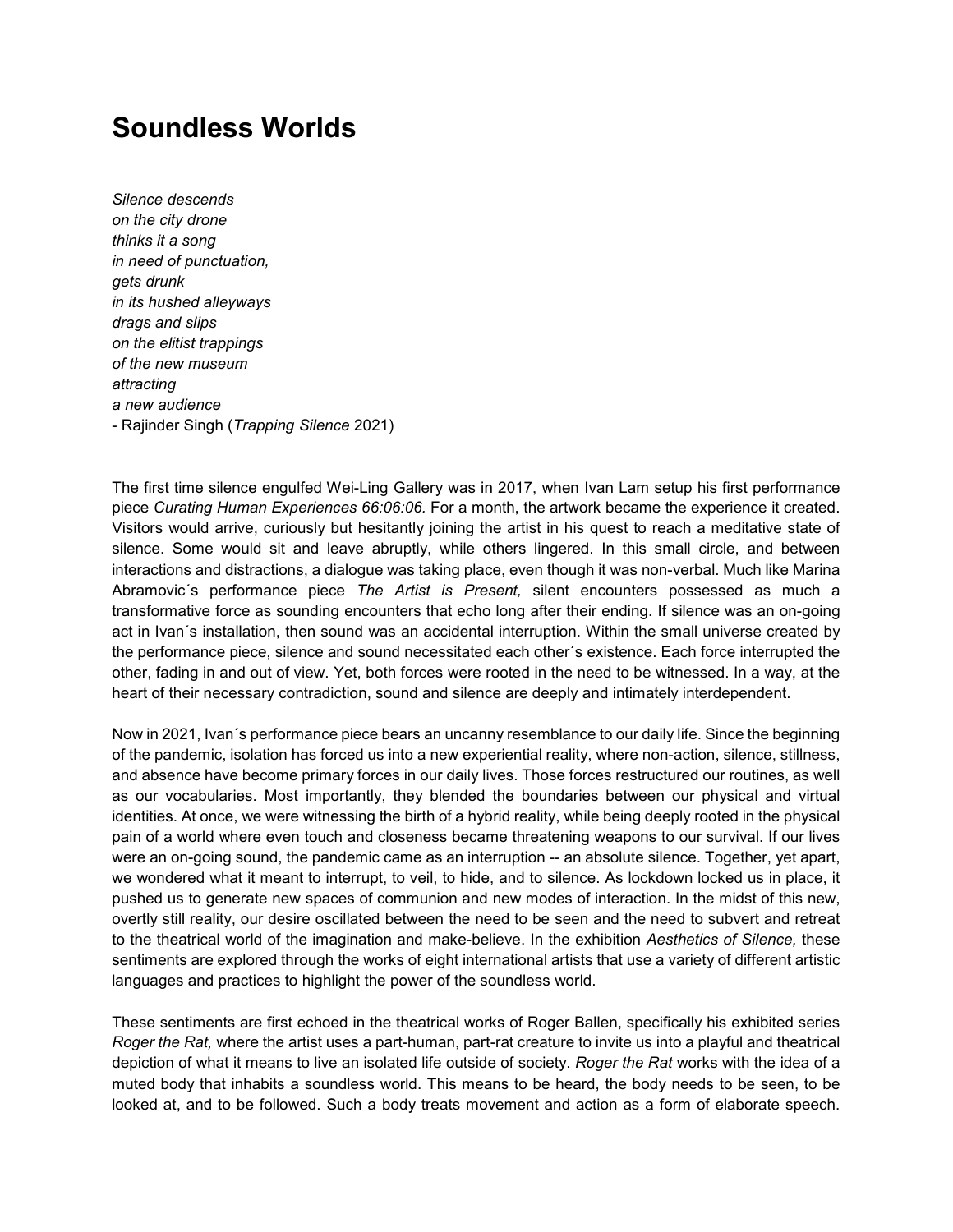Following this line of thought, Roger´s soundless narrative unfolds through a series of awkward and sublime movements and actions that mirror the absurd and fantastical world of the human psyche.

Within this world, comedy and playfulness are used as forces to dispel anxieties rooted at the heart of the subject. Lauren Berlant writes that what we find "comedic is sensitive to changing contexts" (2017). Indeed, in another year, the story of *Roger the Rat,* might have been viewed as an amusing adventure. This year, however, it is a disturbing narrative that trips over the borders of the not funny. For we, as viewers, live a life that is not much different in rhythm than that of *Roger the Rat*. It's precisely in his soundless narrative that uses humor, comedy, clumsiness and awkwardness that Roger helps us to test and figure out the new rhythm of our distorted realities within the vulnerable and protected space of the imagination.

Soundless narratives are ever present in this exhibition. Rajinder Singh channeled the introspective time during lockdown into a poetry book titled *Trapping Silence* (2021), which explores his fraught relationship to isolation, the past, and the silence that has descended and swept us unknowingly. Throughout the book and especially in his poem that bears the same title, *Trapping Silence,* Rajinder portrays silence as an entity -- a sort of invisible body that changes the fabric of the city. It lurks in space, adding weight, slipping in and out of conversations. But here, silence is depicted as an antithesis to life -- a kind of trap that keeps you in place, restrained and unable to participate. Singh wrestles with the notion of silence as a sanctuary or silence as a trap throughout his introspective writing. Sometimes he embraces the spiritual and emotional qualities it offers, while other times he sees himself disappearing from "life into silence," as if hopelessly withdrawing himself from view. This tension comes and goes in waves, each time sweeping with it new audiences and releasing others back on shore. Perhaps, silence is a temporary and transformative journey that each one of us takes to understand the complexities of our place in this world.

Soundless narratives, however, are not only reserved to the realm of the imagination. In Melati Suryodarmo´s work *The Dusk,* we witness bodies in a suspended state of being, attempting to escape an impossible state of silence, yet failing to exit it. What Suryodarmo is reflecting upon is the effects of growing up in a culture of silence. If Joan Didion was right in her saying "we tell ourselves stories in order to live," then silencing our narratives, whether personal or cultural, immobilizes our life force (Didion 2006). Suryodarmo´s practice is conceived of as a series of poetical actions, which combine a sequence of words and movements to create a layered and embodied narrative. Few minutes into Suryodarmo´s film, we witness several women in a state of suspension. Waiting, looking out, gazing in, and pacing around an empty house they are unable to exit:

Tired bodies

Disconnected bodies

Betrayed bodies

Bodies in waiting

Bodies left motionless

Bodies rigid and stiff

Bodies disconnecting

The women in Suryodarmo´s film are locked in place. Even in their potential, they are immobile. It is as if they are in a state of waithood, awaiting their own bodies to arrive. Towards the end of the film, a soft voice shatters the silence, spelling out a song that mobilizes the women. As the final scenes suggest, sound forces the body into movement away from the empty estate, both physically and mentally. Perhaps, the remedy to generational trauma, afterall, begins in the act of storytelling.

The song that erupted was not necessarily redemptive, yet it was not an erasure either. What the song represented is the unlocking of narratives, the end to silence and a beginning to sound, and therefore a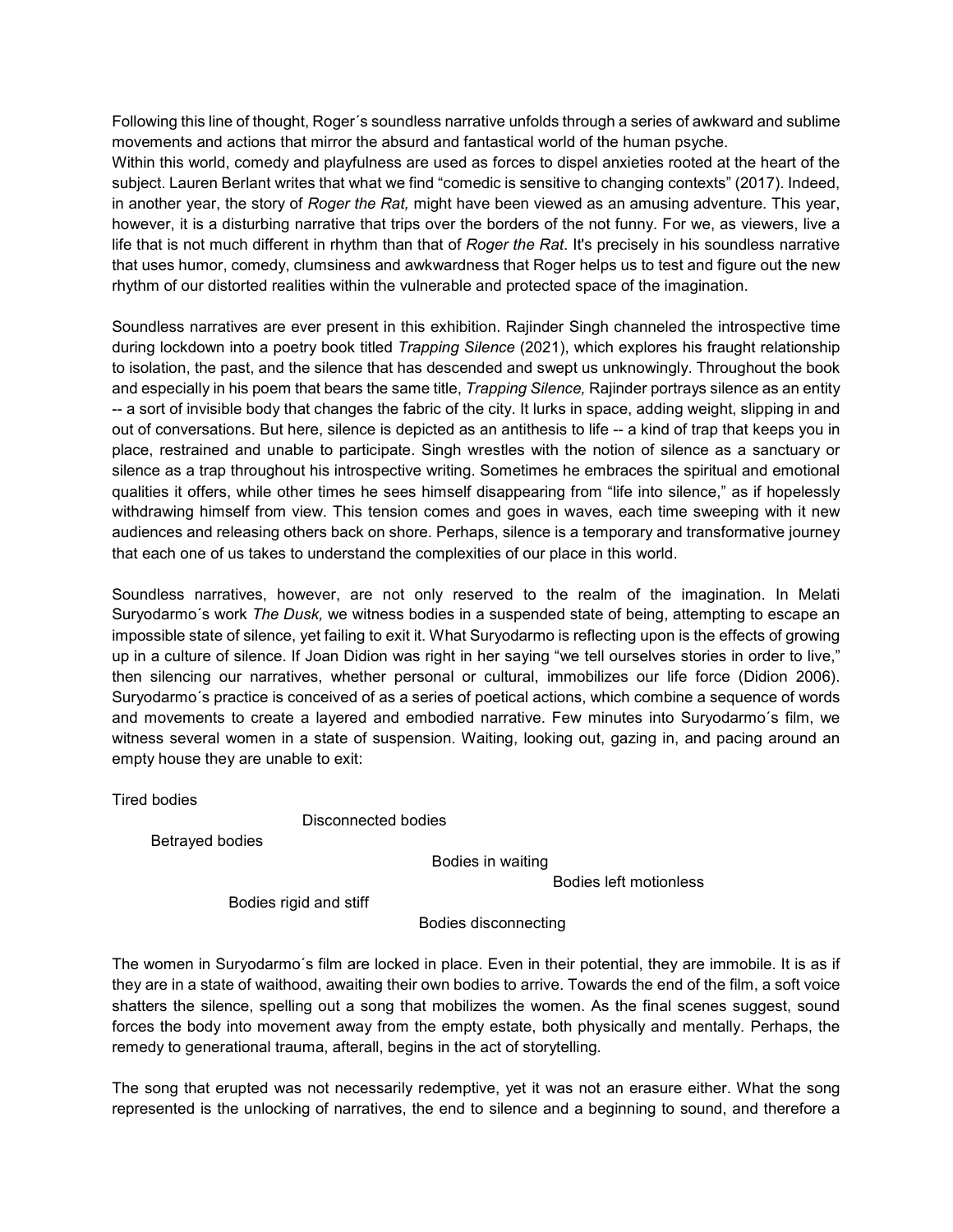reclamation of agency. Another artist in the exhibition, H.H Lim, looks at the practice of active remembering through performative storytelling. In *HomeSong,* we witness again what it means to hold one´s history in one´s body -- to be marked by narrative at the cellular level. In the performance piece, Lim breaks out into a rhythmic song that expresses his longing for his homeland Malaysia as he sings it from Italy. Lim lightly uses a stick to tap on his body while singing, as if to jolt his body into a state of active remembering. Through this short performance, Lim holds his narrative, his history, and his homeland at the core of his body. It is only through the body that he can remember and express his longing across distance. While *Home Song*  is filled with sound, his other work *I Miss You* is ladened with silence. Using Chinese ink and a calligraphy brush, Lim delicately writes *I Miss You,* and awaits as it slowly fades. The two performative works appear to be in a dialogue with one another, showcasing how memory persists through sound and repetition, and dies in silence and forgetfulness. Meditating these two works is *somanywonderfulsecrets,* a neon sign that is initially difficult to decode as the words are pressed into each other. This sign enters into a sentimental dialogue with Lim´s other exhibited works, except here it does not evoke a story, instead it holds together the feeling of mystery and oscillates between the desire to reveal and conceal secrets.

Further interrogating the phenomena of cultural silence is Arin Rungjang, who exhibits a 7-channel video work titled *Ravisara* (2019). Through these video works, Rungjang presents an intimate portrait of six women who have emigrated to Germany from different parts of Thailand. During his stay in Berlin in 2018, the artist devoted himself to the Thai community, collecting stories of migration, violence, discrimination, loss, and abuse of power. In his video installation, those stories are unraveled, as the women appear on their own, sometimes with others in close-ups, and other times as a group of six, with limbs draped over each other's shoulders. In each configuration, the women utilize their bodies as a form of speech. The intimate atmosphere generated by their bodily presence presents a stark contrast to the harsh, systematic, and policy-oriented language used to describe migration. Here, performative gestures become a language that reflects the intense and physiological memory of migration. Through movement, Thai immigrant women rely on body memory to recall stories that reflect the arduous journey of finding a new, personal identity in new conditions that are influenced by postcolonial power structures and prescribed gender roles. This practice of active remembering through embodied memory functions as a tool to reconnect with the most intimate and visceral experiences of the self. In emphasising the role of body and gesture in storytelling, Rungjang reinvents documentary modes of representation by creating a silent space to position the personal and the embodied memory within the global discourse on migration.

And while every act of silence possesses a political dimension, Heather Dewey-Hagborg zooms in on the analytical silence of surveillance systems in her installation *How Do You See Me?* She interrogates the following question, how do machines see us? How does the silent gaze of surveillance systems record us, analyze us, and give virtual shape and form to our abstract data? In a world where we are constantly looked at, studied, and analyzed by cameras and algorithms, silence around and through these mechanical eyes is used as a tool to maintain power structures between governments and citizens. In the installation, Dewey-Hagborg utilized adversarial processes and algorithms designed to deceive machine learning systems into generating portraits that resemble the artist´s face, although in reality that bear no resemblance to it or to any human face. Through this subversive and generative experiment, the artist highlights the silent discourse around security and the danger in handing control over to intelligence and automated systems that can easily distort and replicate our identities.

As *Aesthetics of Silence* demonstrates, perhaps the appeal of the non-verbal in art reflects our desire to reconnect with the pre-cultural parts of ourselves. Such are the atmospheric and meditative works of Robert Schaberl. His circular surfaces showcase a slow transition of colours through different angles, not necessarily reflecting a meaning, but inviting the viewer for a silent communion. Schaberl uses the universal symbol of the circle to signify the natural cycle of life that oscillates between beginnings and endings.